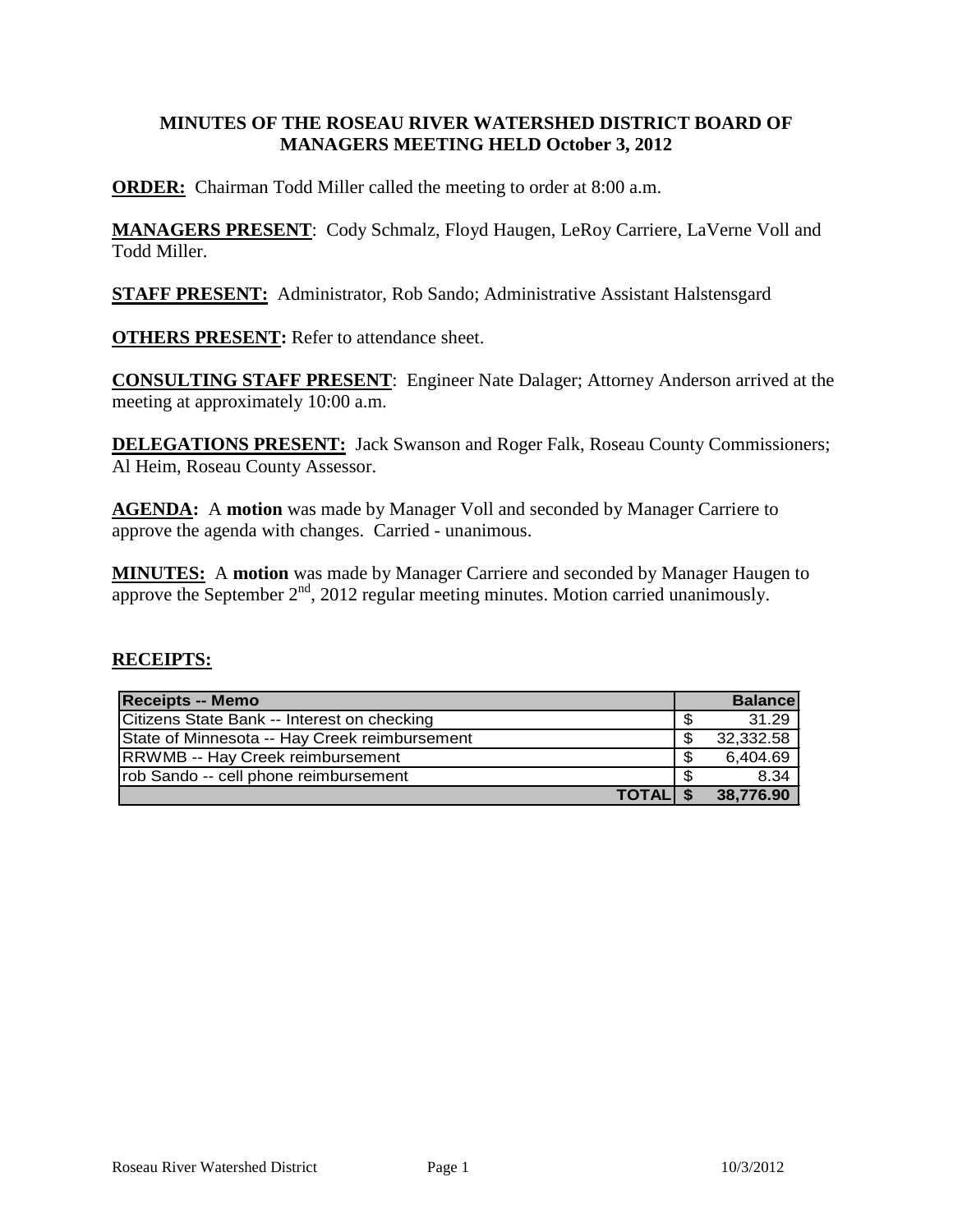| <b>Bills -- Memo</b>                                           |                          | <b>Amount</b> |
|----------------------------------------------------------------|--------------------------|---------------|
| City of Roseau -- utilities                                    | \$                       | 202.37        |
| Verison -- cell phone charge                                   | $\overline{\$}$          | 60.18         |
| CenturyLink -- phone bill                                      | $\overline{\$}$          | 112.30        |
| Sjoberg's Cable TV -- cable internet                           | $\overline{\$}$          | 45.53         |
| Marco -- copier maintenance                                    | $\overline{\$}$          | 45.00         |
| Roseau Times-Region -- notice                                  | $\overline{\$}$          | 10.50         |
| Minnesota Energy -- natural gas bill                           | \$                       | 14.26         |
| Steve Anderson -- legal fees                                   | $\overline{\$}$          | 812.50        |
| HDR Engineering -- Project Engineering for Hay Creek/Norland   | \$                       | 12,857.38     |
| Floyd Haugen -- meetings, mileage and expenses                 | $\overline{\$}$          | 404.49        |
| LeRoy Carriere -- meetings, mileage and expenses               | $\overline{\mathcal{L}}$ | 123.94        |
| Cody Schmalz -- meetings, mileage and expenses                 | $\overline{\$}$          | 359.13        |
| Todd Miller -- meetings, mileage and expenses                  | \$                       | 665.14        |
| LaVerne Voll -- meetings, mileage and expenses                 | $\overline{\$}$          | 371.75        |
| Rob Sando -- expenses and mileage                              | $\overline{\$}$          | 337.02        |
| Rob Sando -- salary                                            | $\overline{\mathbf{S}}$  | 3,117.86      |
| Tracy Halstensgard -- wages                                    | $\overline{\$}$          | 1,890.59      |
| Ace Hardware -- pait & supplies for back door                  | $\overline{\$}$          | 29.67         |
| PERA -- employee and employer share                            | $\overline{\$}$          | 883.62        |
| Internal Revenue Service -- 941 tax                            | $\overline{\mathcal{S}}$ | 1,614.70      |
| Doug's Supermarket -- food for meetings and supplies           | $\overline{\$}$          | 23.88         |
| Scott's True Value -- supplies                                 | $\overline{\$}$          | 67.64         |
| Halverson Sand & Gravel, Inc -- Hay Creek/Norland construction | $\overline{\$}$          | 11,489.85     |
| Pete Grafstrom -- building maintenance                         | $\overline{\mathcal{G}}$ | 843.78        |
| Reliable Office Supply -- office supplies                      | $\overline{\$}$          | 222.12        |
| SandPieper Design -- webpage maintenance                       | $\overline{\$}$          | 235.00        |
| Multi Office Products -- office supplies                       | $\overline{\$}$          | 40.56         |
| Santl Farms -- Mowing Hay Creek                                | $\overline{\$}$          | 8,062.50      |
| <b>Quality Printing -- envelopes</b>                           | $\overline{\$}$          | 142.15        |
| HDR Engineering -- Project Engineering (inv. 23489B & 23628B)  | $\overline{\mathcal{C}}$ | 23,837.55     |
| Internal Revenue Service -- 941 tax                            | $\overline{\$}$          | 11.96         |
| Postmaster -- mailing permit to HDR                            | $\overline{\$}$          | 5.30          |
| Roseau County Treasurer -- Sect. 21 taxes                      | $\overline{\mathcal{G}}$ | 4,108.00      |
| <b>TOTAL</b>                                                   | $\overline{\$}$          | 73,048.22     |

**BILLS:** A motion was made by Manager Voll to pay the normal monthly bills, seconded by Manager Carriere. Motion carried unanimous.

### **DELEGATIONS:**

Chairman Miller spoke to Commissioner Falk concerning the building lease agreement and cost of resurfacing the parking lot. A **motion** was made by Manager Carriere and seconded by Manager Haugen to approve the lease agreement with the county for office space. Motion carried unanimously.

Chairman Miller asked about the Con-Con land valuation. Commissioner Falk informed the board of the DNR's findings. There was discussion of challenging the DNR's evaluation.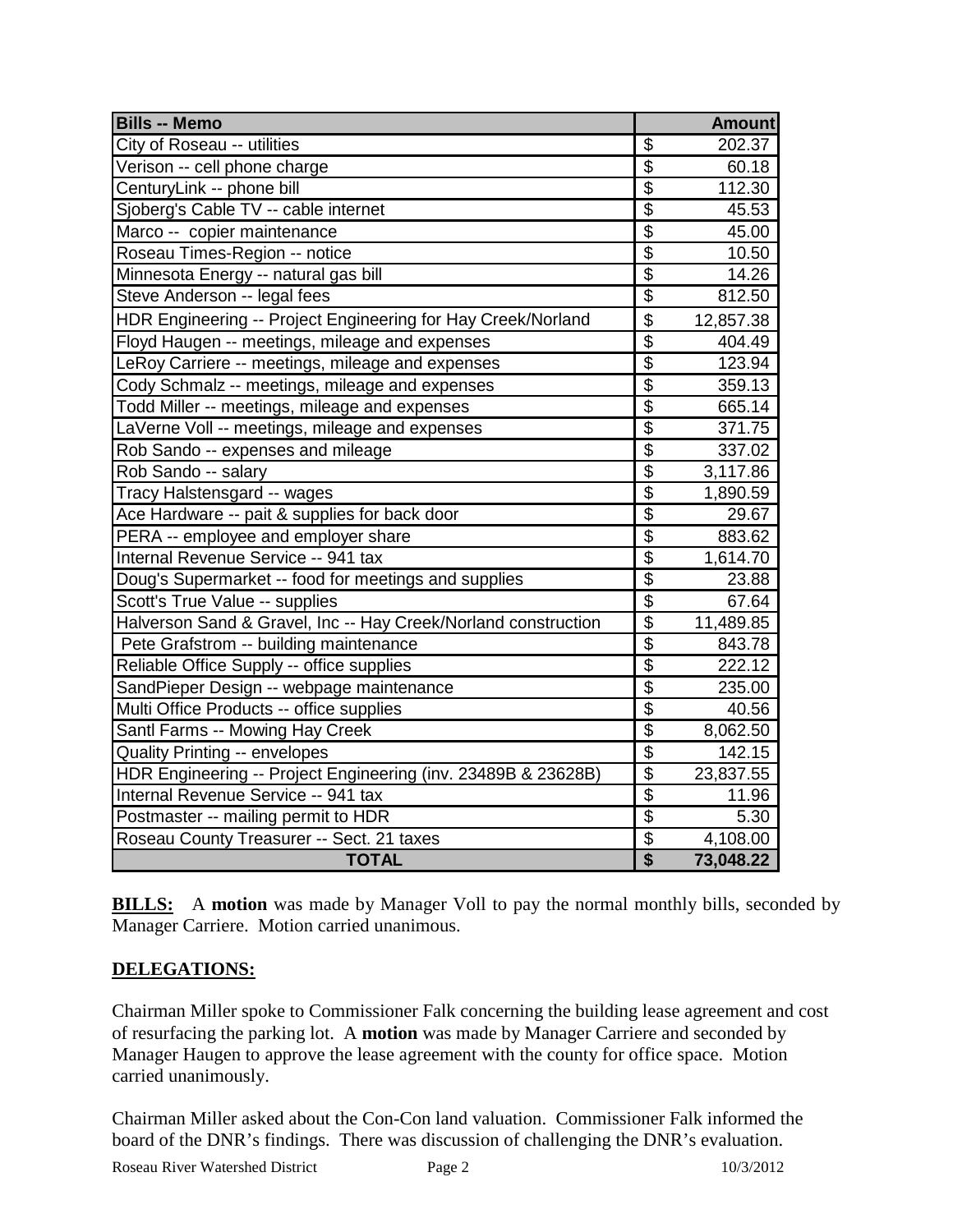County Assessor Al Heim, met with the board to discuss the proposed PILT payment and exempting parcels #14.0162200, 14.0164000 and 14.0163100 of the West Interceptor. The exemption cannot take place until the tax lien against the parcel is taken care of. The total of the lien of all Watershed property is \$78,022.18. There was discussion on the lien and PILT. Mr. Heim suggested the Watershed pay the lien and tie that amount into the PILT funds. Chairman Miller asked about the two being from separate projects; PILT for Hay Creek /Norland and the exemption is for the West Interceptor lands. There was discussion on whether or not the District is statutorily responsible for interest and penalties. That issue will be reviewed before the board pays the taxes owed. Chairman Miller asked about the classification of land the District owns. Mr. Heim discussed the land use and how that effects classifications and exemptions. The Board is requesting that Section 21 of Norland be classified as waste. Manager Voll asked Mr. Heim if land that is exempt would ever be eligible to pay taxes. Mr. Heim stated that the land use would have to change. There was discussion on the 2011 and 2012 taxes being applied to PILT. Manager Voll made a **motion** to pay the taxes on the previously discussed West Interceptor acres, with or without penalty and interest, seconded by Manager Schmalz. The responsibility for penalty and interest will be researched in Minnesota Statute for a definitive answer. Motion carried unanimously. Hay sold off these acres will be attributed to the Watershed portion of the fund.

### **PROJECT REPORT:**

Hay Creek/Norland: The board reviewed the Halverson Sand and Gravel bill. There was discussion on the damage (ruts) to the east access. It is unclear how the damage occurred. There was extensive discussion on the repair of the access. Manager Voll suggested withholding invoice #1536 in the amount of \$384.75. There was discussion on the retainage owed to Spruce Valley Corp. A **motion** was made by Manager Voll, seconded by Manager Haugen to approve the Halverson Sand and Gravel Bill in the amount of \$11,105.10. Chairman Miller discussed the mowing done by Santls and suggested a five year contract with them. There was discussion on rocks in the area to be mowed. A **motion** was made by Manager Haugen, seconded by Manager Carriere to approve the Santl Farms, Inc. bill for mowing in the amount of \$8,062.50. Motion carried unanimously. Manager Voll made a **motion**, seconded by Manager Haugen to move forward with a five year contract with Santls, to be drafted by Attorney Anderson with specific parameters. Motion carried unanimously. The Board reviewed Spruce Valley's Bill. A **motion** was made by Manager Carriere to approve the Spruce Valley Corp. in the amount of \$5,190.32. Motion died for lack of second. Chairman Miller asked what the concern is with the bill. Manager Voll spoke to his concern with paying for something twice. Engineer Dalager stated that the work has not been previously billed. There was extensive discussion on the work in question.

Attorney Kurt Deter joined the meeting via phone conference. The Board asked Attorney Deter's opinion on utilizing SD 51 funds for the local portion of the Hay Creek / Norland project cost. Attorney Deter spoke about utilizing funds for repair and maintenance. The statute states that if the project maintains the efficiency of the system you have grounds to argue utilizing funds from that system. A public hearing would have to be held. Statue cited was 103E.701 Subd.1. Attorney Deter would draft the hearing notice.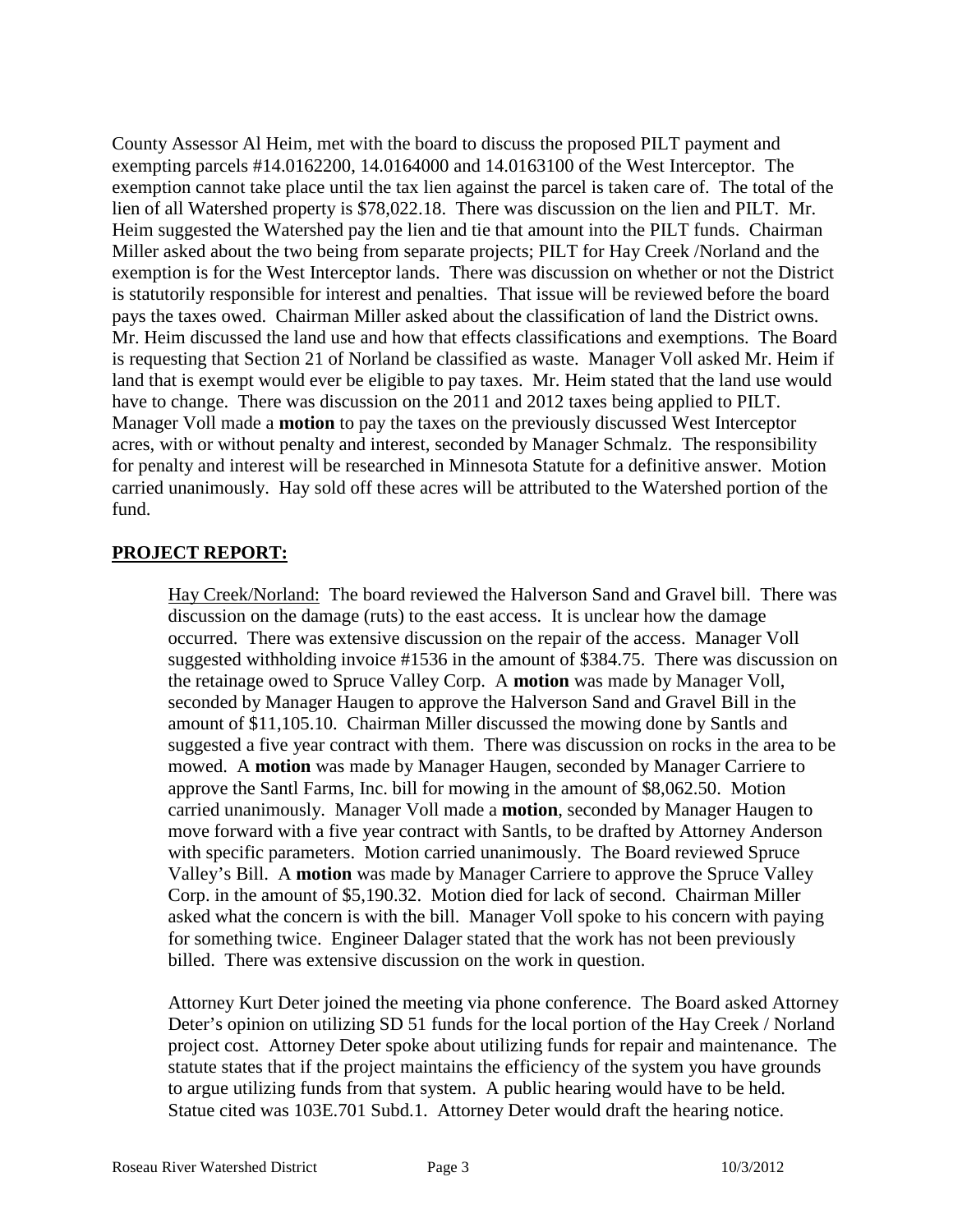Notice would be published in the newspaper, County and Watershed websites and sent to township boards.

Engineer Dalager discussed the Certificate of Substantial Completion. A **motion** was made by Manger Haugen to accept the Certificate of Substantial Completion, seconded by Manager Carriere. Motion carried unanimously. Engineer Dalager discussed the connection channel plug removal. Halverson Sand and Gravel was the low quote for the work. Engineer Dalager stated that he would offer his services for the next two months pro bono. There was extensive discussion on removal of the connection channel plug. The consensus of the board was to move forward with the removal this fall.

Engineer Dalager presented the Hay Creek / Norland O & M plan to the Board. As the project is utilized, the operation of the project will be reevaluated.

A **motion** was made by Manager Carriere, seconded by Manager Haugen to approve the HDR Engineering in the amount of \$6,521.33. Motion carried unanimously

Palmville Project: Joel Huener is the new manager at the Thief Lake WMA. Stop logs have been put in place in the structures. The signed JPA has been returned to the office. There was discussion on mowing the access road.

RRWMA: Engineer Dalager discussed the COE geotechnical work and the preliminary engineering work done by HDR. Randy Prachar met with Engineer Dalager to discuss wetland determination. Engineer Dalager informed the board of the permitting plan for the project. Manager Schmalz commented on the concerns of Canadian officials. A **motion** was made by Manager Haugen, seconded by Manager Carriere to approve the HDR Engineering bill in the amount of \$17,316.22. Motion carried unanimously.

Arpin Impoundment: Administrator Sando discussed the landowner questionnaire that was sent out. There were two questionnaires returned.

Beltrami: Administrator Sando discussed the meeting he had with DNR personnel at the proposed Beaver Twp site. Chairman Miller discussed the meeting on public comments for the LUP Plan. At the LUP meeting, there was extensive discussion on the formation of the advisory committee.

Engineer Bents has reviewed the Thompson Road project. Chairman Miller relayed that information to the Board as well as the delineation between the Roseau River and Warroad River Watershed District in the Hanson Creek area.

#### **Chairman's Report:**

• RRWMB: Agencies expediting project permitting

#### **PERMITS:**

A **motion** was made by Manager Carriere, seconded by Manager Haugen to approve Permit #12-14 (Roseau County). Motion carried unanimously.